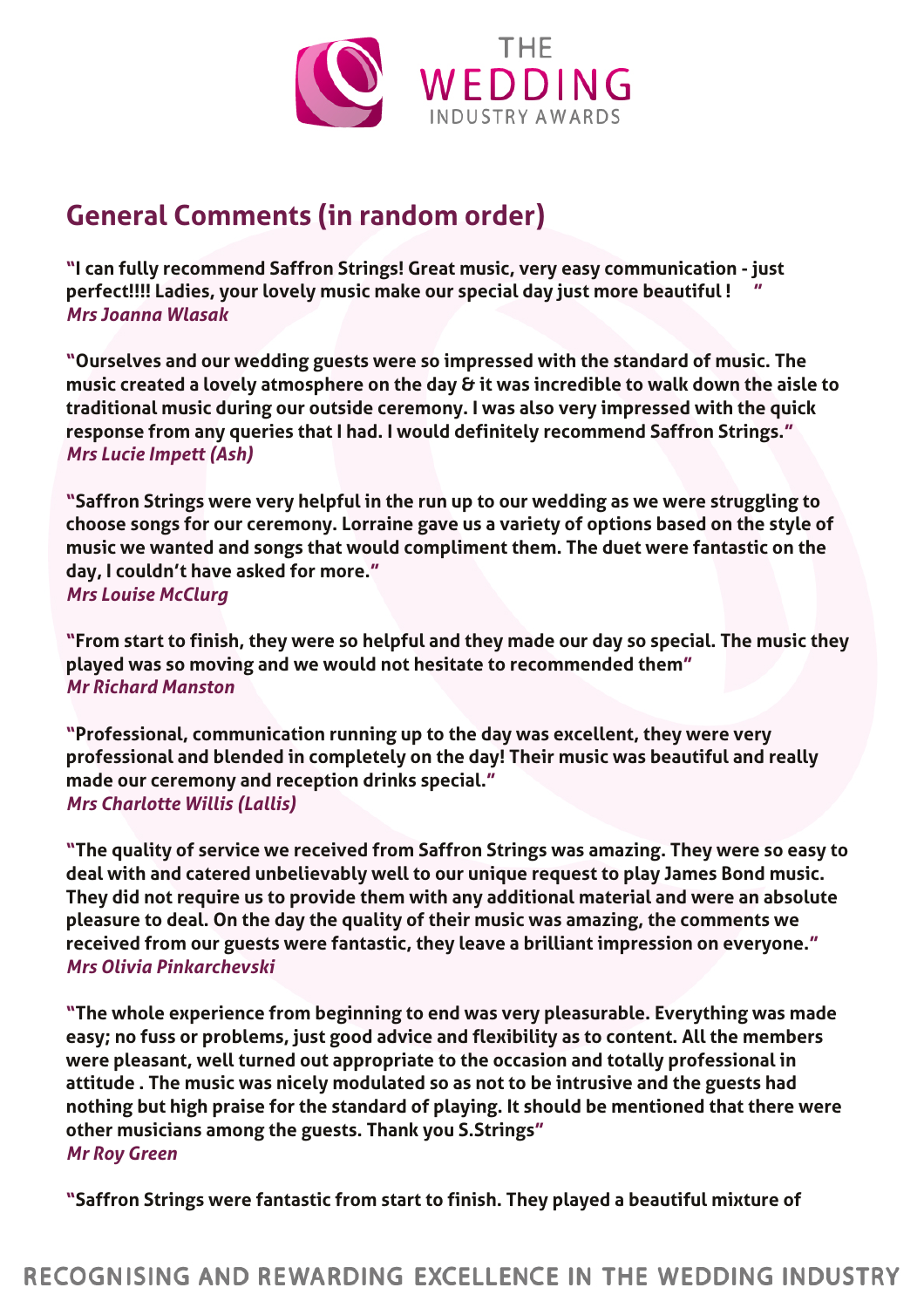

**classical pieces in the service, and contemporary pieces with the welcome drinks. Excellent communication throughout, and a very honest service. Thank you for helping make my dream day a reality."**

*Mrs Sarah Perks (Richards)*

**"All of our guests commented on how lovely it was to have this music in the back ground of the ceremony and during the drinks reception. They played a great mix of classics and up to date music so it was perfect for all ages. They also found a song we wanted at very short notice to play during the ceremony."** *Anonymous*